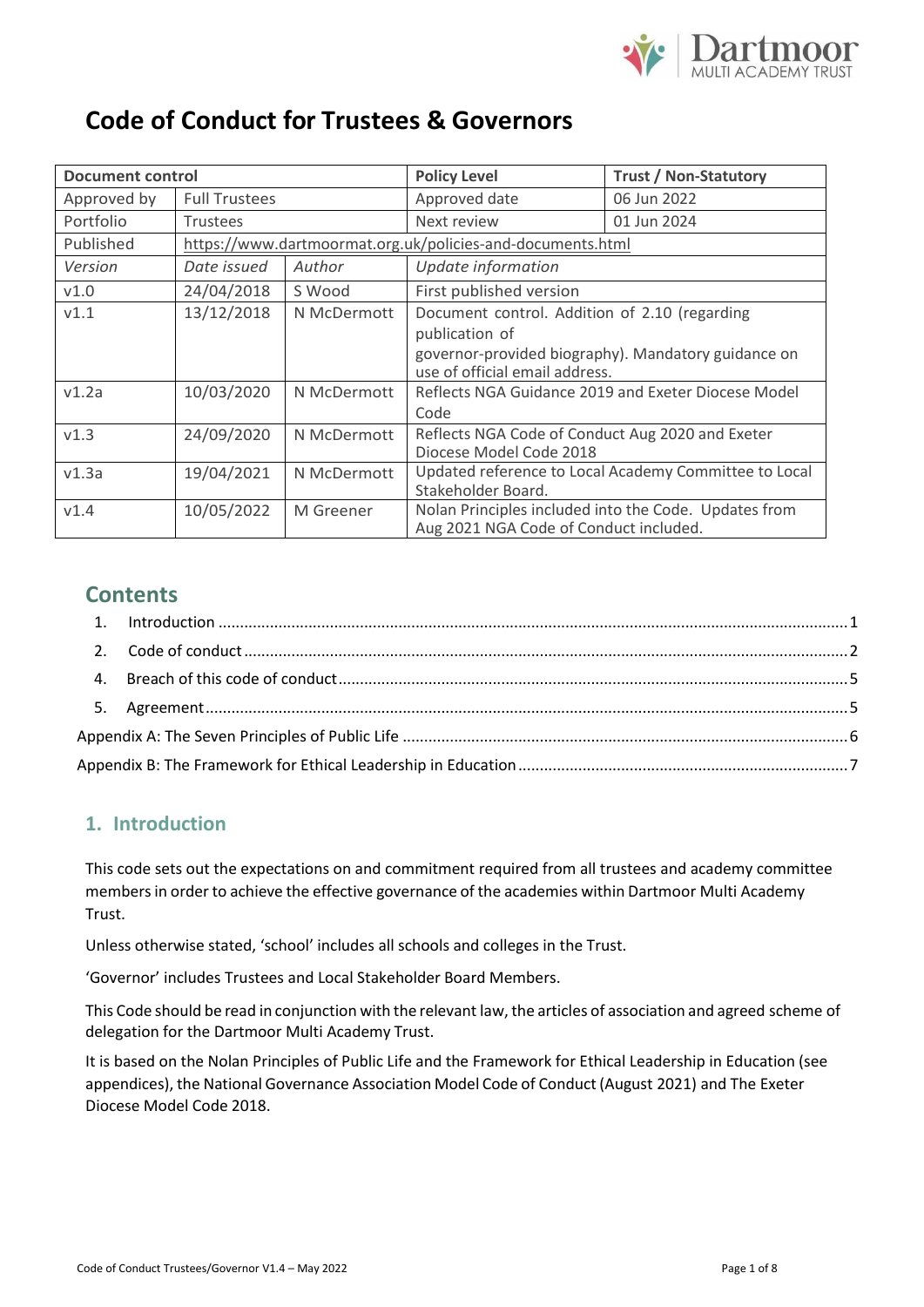

# <span id="page-1-0"></span>**2. Code of conduct**

We agree to abide by the Seven Nolan Principles of Public Life:

#### **Selflessness**

We will act solely in terms of the public interest.

#### **Integrity**

We will avoid placing ourselves under any obligation to people or organisations that might try inappropriately to influence us in our work. We will not act or take decisions in order to gain financial or other material benefits for ourselves, our family, or our friends. We will declare and resolve any interests and relationships.

#### **Objectivity**

We will act and take decisions impartially, fairly and on merit, using the best evidence and without discrimination or bias.

#### **Accountability**

We are accountable to the public for our decisions and actions and will submit ourselves to the scrutiny necessary to ensure this.

#### **Openness**

We will act and take decisions in an open and transparent manner. Information will not be withheld from the public unless there are clear and lawful reasons for so doing.

#### **Honesty**

We will be truthful.

#### **Leadership**

We will exhibit these principles in our own behaviour. We will actively promote and robustly support the principles and be willing to challenge poor behaviour wherever it occurs.

### **3. As Governors / Trustees, we will focus on our strategic functions:**

- 1. ensuring there is clarity of vision, ethos and strategic direction
- 2. holding executive leaders to account for the educational performance of the organisation and its pupils and the performance management of staff
- 3. overseeing the financial performance of the organisation and making sure its money is well spent
- 4. ensuring the voices of stakeholders are heard

#### **As individuals on the board we agree to:**

#### **Fulfil our role & responsibilities**

- 1. We accept that our role is strategic and so will focus on our core functions rather than involve ourselves in day-to-day management.
- 2. We will develop, share and live the ethos and values of our school/s.
- 3. We agree to adhere to school/trust policies and procedures asset out by the relevant governing documents and law.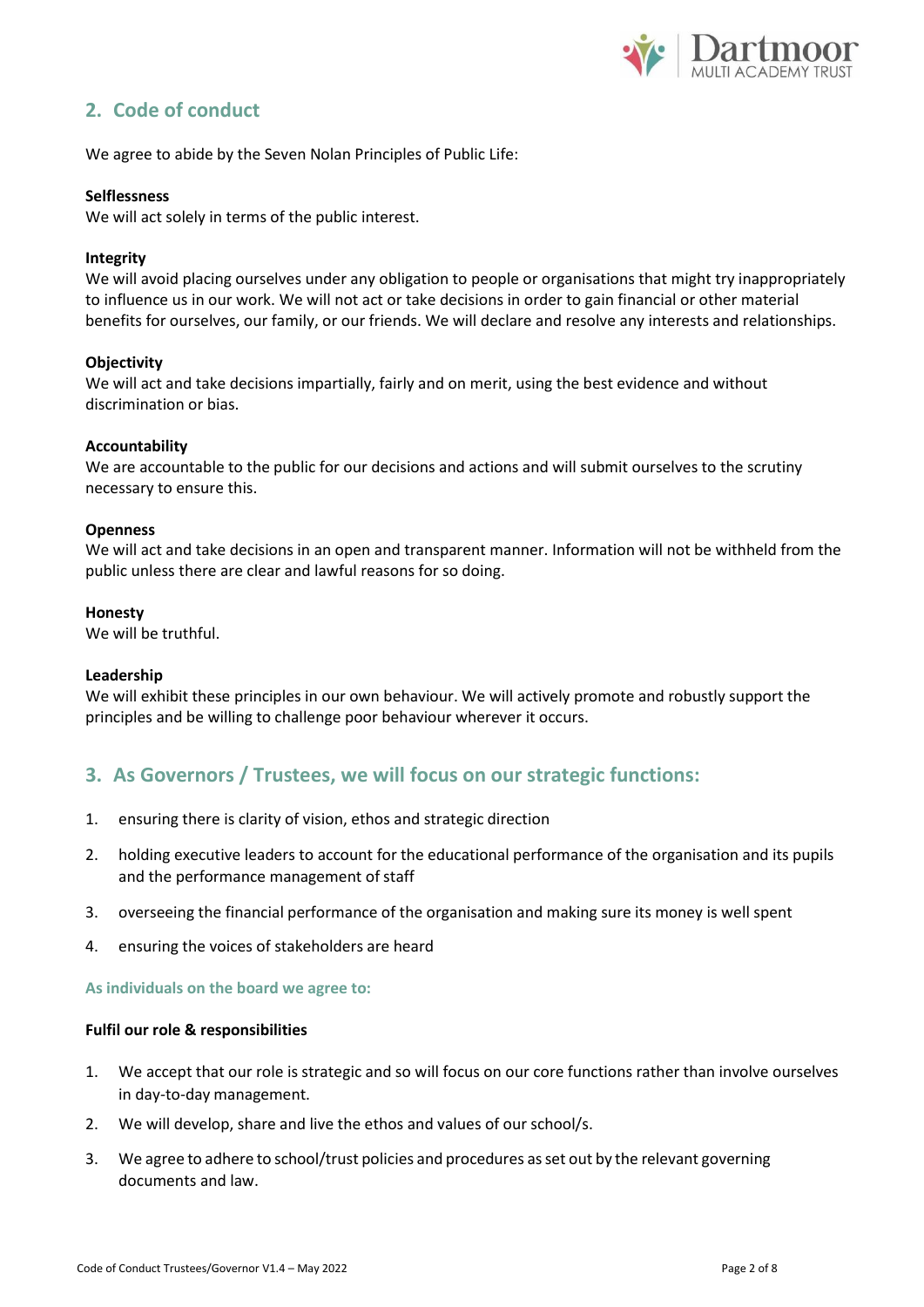

- 4. We will work collectively for the benefit of the school/s.
- 5. We will be candid but constructive and respectful when holding senior leaders to account.
- 6. We will consider how our decisions may affect the school/s and local community.
- 7. We will stand by the decisions that we make as a collective.
- 8. Where decisions and actions conflict with the Seven Principles of Public Life ormay place pupils at risk, we will speak up and bring this to the attention of the relevant authorities.
- 9. We will only speak or act on behalf of the board if we have the authority to do so.
- 10. We will fulfil our responsibilities as a good employer, acting fairly and without prejudice.
- 11. When making or responding to complaints we will follow the established procedures.
- 12. We will strive to uphold the school's / trust's reputation in our private communications (including on social media).

### **Demonstrate our commitment to the role**

- 1. We will involve ourselves actively in the work of the board, and accept our fair share of responsibilities, serving on committees or working groups where required.
- 2. We will make every effort to attend all meetings and where we cannot attend explain in advance why we are unable to.
- 3. We will arrive at meetings prepared, having read all papers in advance, ready to make a positive contribution and observe protocol.
- 4. We will get to know the school/s well and respond to opportunitiesto involve ourselvesin school activities.
- 5. We will visit the school/s and when doing so will make arrangements with relevant staff in advance and observe school and board protocol.
- 6. When visiting the school in a personal capacity (i.e. as a parent or carer), we will continue to honour the commitments made in this code and maintain our underlying responsibility as a Trustee / Governor / Academy committee member.
- 7. We will participate in induction training and take responsibility for developing our individual and collective skills and knowledge on an ongoing basis.

### **Build and maintain relationships**

- 1. We will develop effective working relationships with school leaders, staff, parents and other relevant stakeholders from our local community/ communities.
- 2. We will express views openly, courteously and respectfully in all our communications with board members and staff both inside and outside of meetings.
- 3. We will work to create an inclusive environment where each board member's contributions are valued equally.
- 4. We will support the chair in their role of leading the board and ensuring appropriate conduct.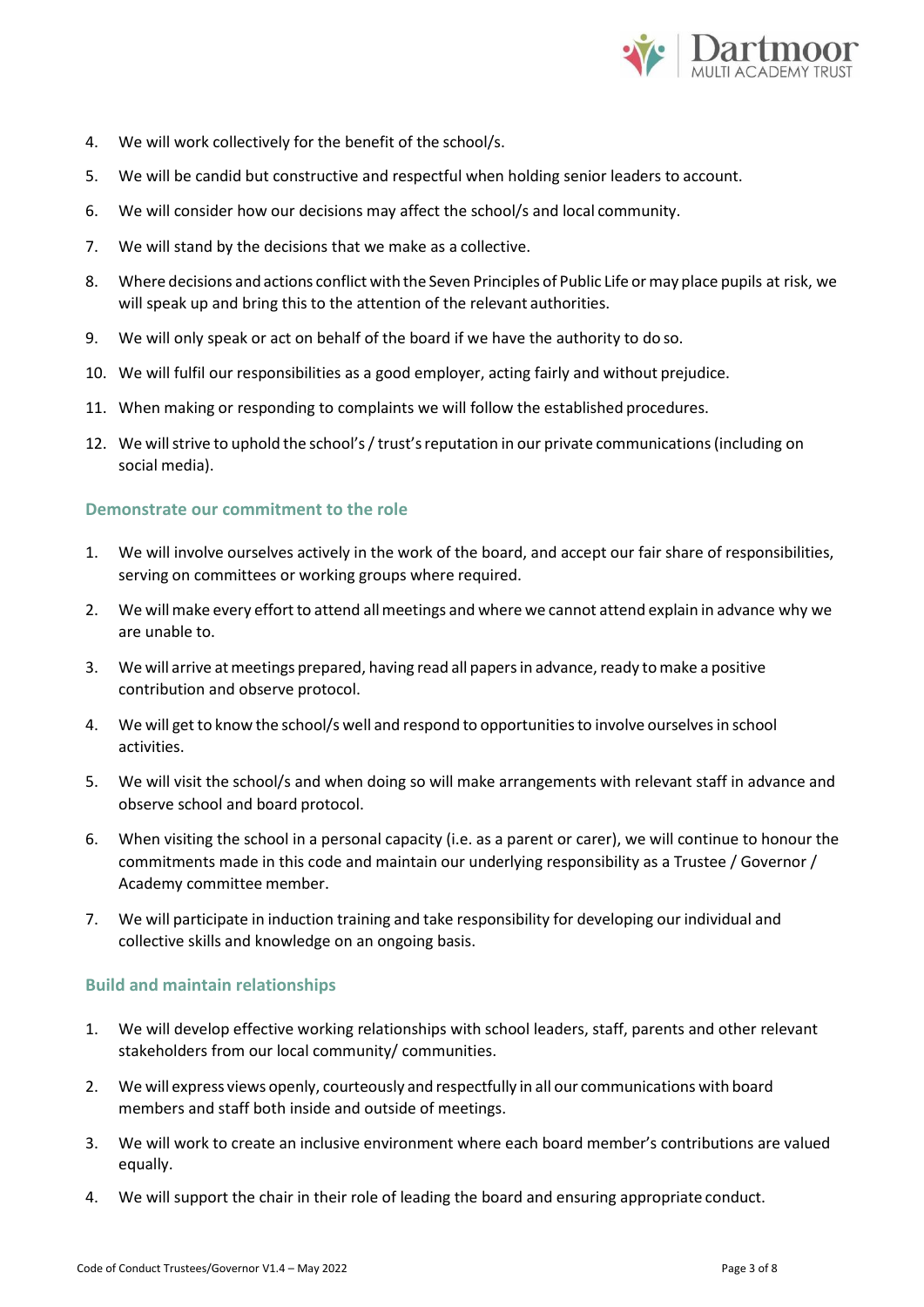

### **Respect confidentiality**

- 1. We will observe complete confidentiality both inside and outside of school when matters are deemed confidential or where they concern individual staff, pupils or families. This covers all forms of verbal and written communication, including the various forms of social media such as Facebook and Twitter.
- 2. We will not reveal the details of any governing board vote.
- 3. We will ensure all confidential papers are held and disposed of appropriately.
- 4. We will ensure the use of official school/trust email addresses for all official correspondence.
- 5. We understand that the requirements relating to confidentiality will continue to apply after a governor leaves office.
- 6. We will maintain confidentiality even after we leave office.

### **Declare conflicts of interest and be transparent**

1. We will declare any business, personal or other interest that we have in connection with the board's business and these will be recorded in the Register of Business Interests.

- 2. We will also declare any conflict of loyalty at the start of any meeting should the need arise.
- 3. If a conflicted matter arises in a meeting, we will offer to leave the meeting for the duration of the discussion and any subsequent vote.
- 4. We accept that the Register of Business Interests will be published on the school/trust's website.
- 5. We will act in the best interests of the school/trust as a whole and not as a representative of any group.
- 6. We accept that in the interests of open governance, our full names, date of appointment, terms of office, roles on the governing board, attendance records, relevant business and pecuniary interests, category of governor and the body responsible for appointing us will be publishedon the Trust's website.
- 7. We accept that information relating to board members will be collected and recorded on the DfE's national database of governors (Get information about schools), some of which will be publicly available.
- 8. In the interests oftransparency, we agree that brief biography information provided by individual trustees/ governors may be published on trust/ school websites.
- 9. We understand that potential or perceived breaches ofthis code will be taken seriously and that a breach could lead to formal sanctions.
- 10. Foundation governorsin particular, aided by their colleagues, have a specific role in preserving and developing the Christian ethos and distinctiveness of the school in accordance with the trust deed.
- <span id="page-3-0"></span>11. We will confront malpractice by speaking up against and bringing to the attention of the relevant authorities' any decisions and actions that conflict with the Seven Principles of Public Life (see annex) or which may place pupils at risk.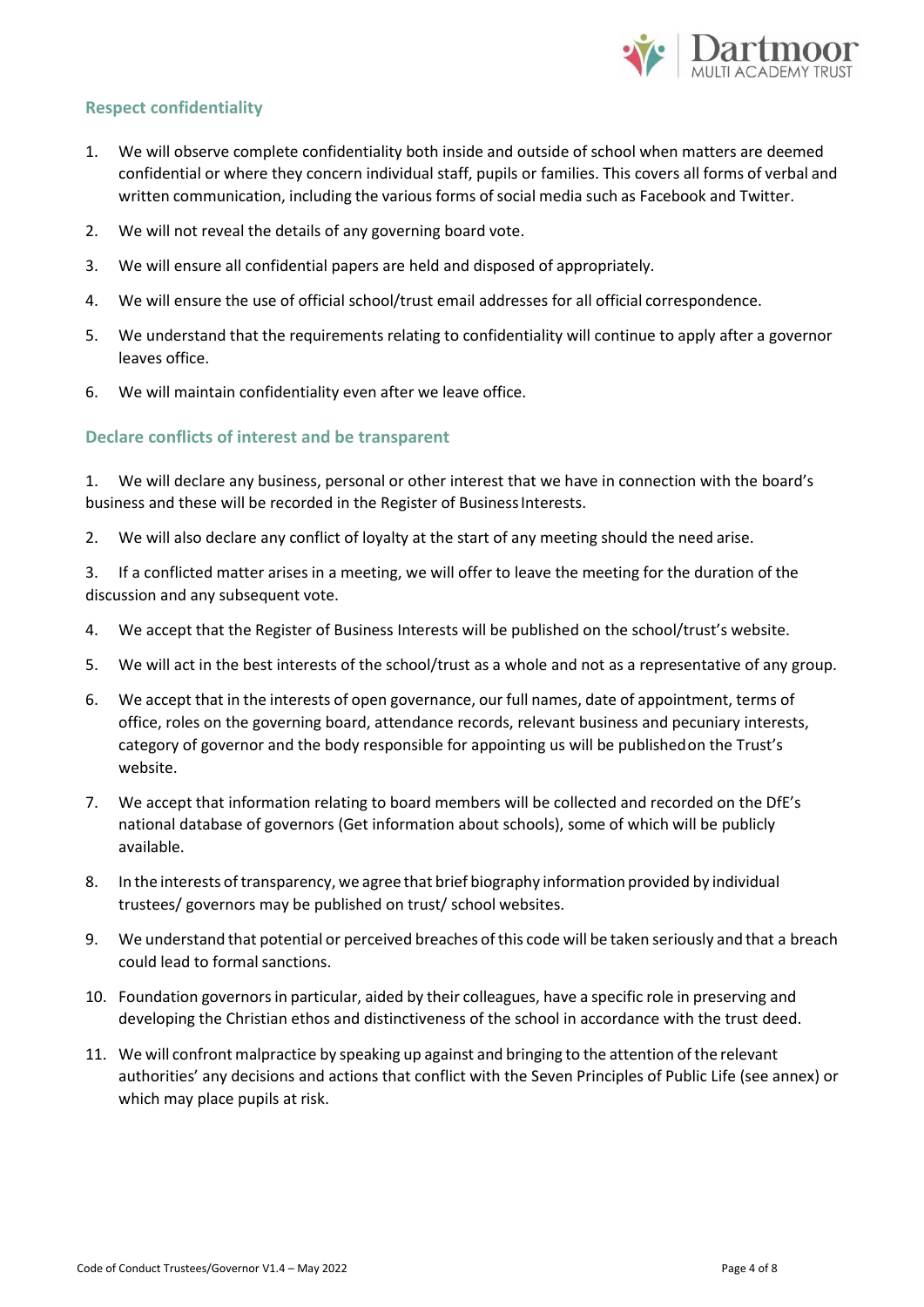

# **4. Breach of this code of conduct**

- 1. If we believe this code has been breached, we will raise this issue with the chair and the chair will investigate; the Trustee Board / Local Stakeholder Boards will only use suspension/removal as a last resort after seeking to resolve any difficulties or disputes in more constructiveways.
- 2. Should it be the Chair that we believe has breached this code, another Trustee Board / Local Stakeholder Board member, such as the vice chair, will investigate.

### <span id="page-4-0"></span>**5. Agreement**

1. Trustees and governors will be expected to confirm on the Declarations area of GovernorHub that they have read and understood the code of conduct and agree to abide by its contents on an annual basis.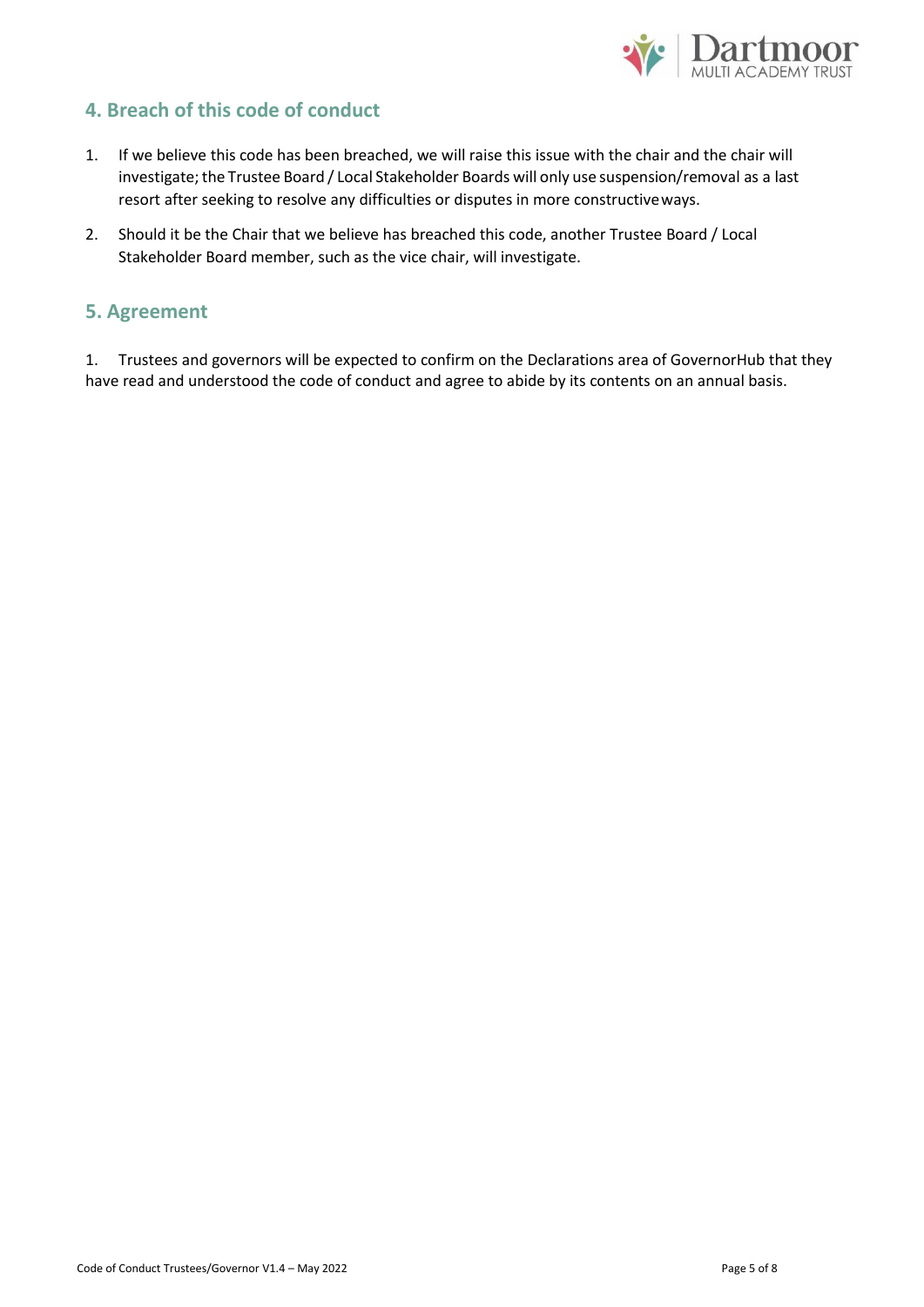

# <span id="page-5-0"></span>**Appendix A: The Seven Principles of Public Life**

(Originally published by the Nolan Committee: The Committee on Standards in Public Life was established by the then Prime Minister in October 1994, under the Chairmanship of Lord Nolan, to consider standards of conduct in various areas of public life, and to make recommendations).

**Selflessness** - Holders of public office should act solely in terms of the public interest. They should not do so in order to gain financial or other material benefits for themselves, their family, or their friends.

**Integrity** - Holders of public office should not place themselves under any financial or other obligation to outside individuals or organisations that might seek to influence them in the performance of their official duties.

**Objectivity** - In carrying out public business, including making public appointments, awarding contracts, or recommending individuals for rewards and benefits, holders of public office should make choices on merit.

**Accountability** - Holders of public office are accountable fortheir decisions and actionsto the public and must submit themselves to whatever scrutiny is appropriate to their office.

**Openness** - Holders of public office should be as open as possible about all the decisions and actions that they take. They should give reasons for their decisions and restrict information only when the wider public interest clearly demands.

**Honesty** - Holders of public office have a duty to declare any private interestsrelating to their public duties and to take steps to resolve any conflicts arising in a way that protects the publicinterest.

**Leadership** - Holders of public office should promote and support these principles by leadership and example.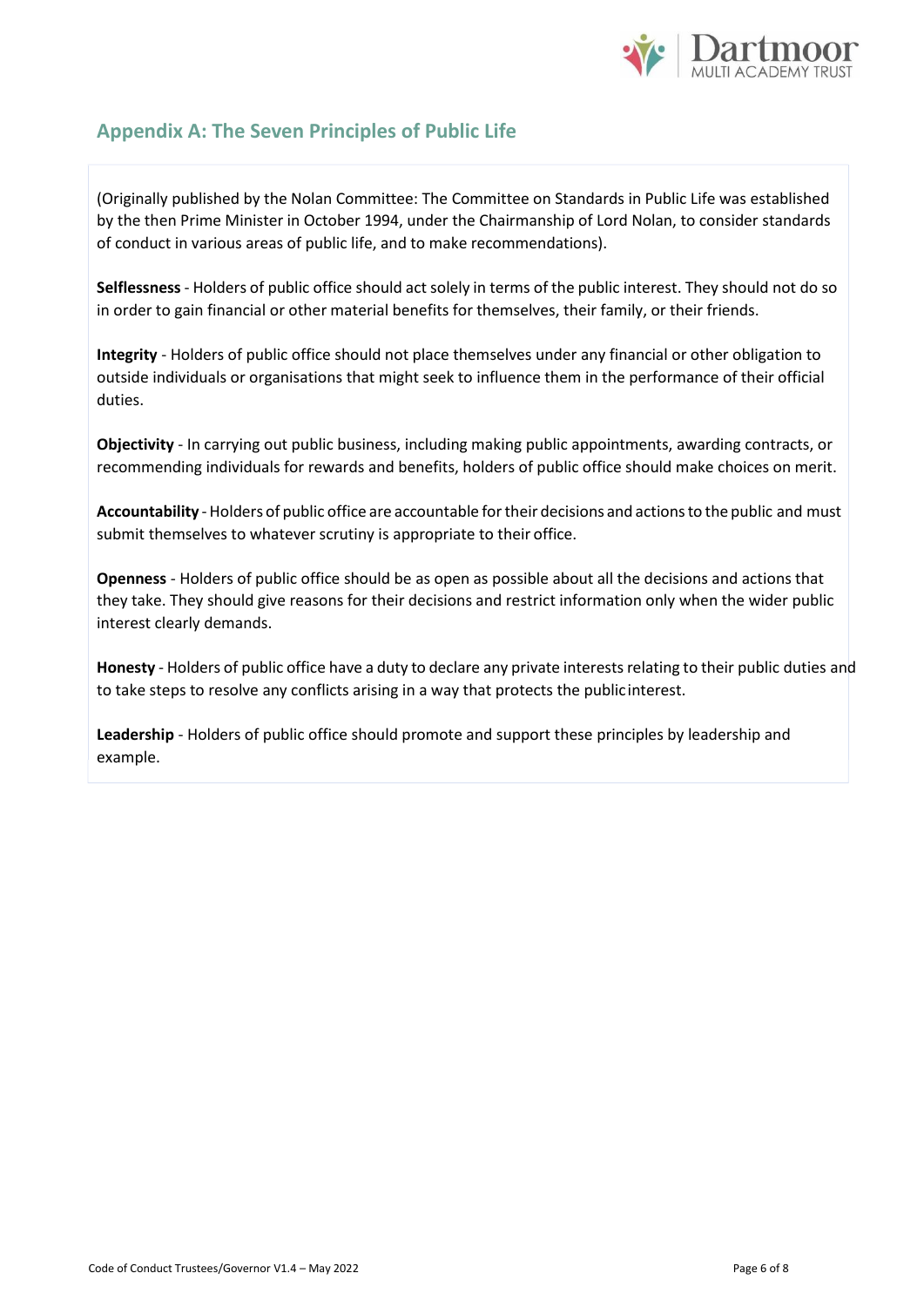

# <span id="page-6-0"></span>**Appendix B: The Framework for Ethical Leadership in Education**

*The Ethical Leadership Commission has developed the following Framework for Ethical Leadership to help school leaders take difficult decisions. As important as the language is, these aren't just fine words, they are meant to support a culture in which ethical decision making can flourish.*

- 1. Selflessness School and college leaders should act solely in the interest of children and young people.
- 2. Integrity School and college leaders must avoid placing themselves under any obligation to people or organisations that might try inappropriately to influence them in their work. Before acting and taking decisions, they must declare and resolve openly any perceived conflict of interest and relationships.
- 3. Objectivity School and college leaders must act and take decisions impartially and fairly, using the best evidence and without discrimination or bias. Leaders should be dispassionate, exercising judgement and analysis for the good of children and young people.
- 4. Accountability School and college leaders are accountable to the public for their decisions and actions and must submit themselves to the scrutiny necessary to ensure this.
- 5. Openness School and college leaders should expect to act and take decisions in an open and transparent manner. Information should not be withheld from scrutiny unlessthere are clear and lawful reasons for so doing.
- 6. Honesty School and college leaders should be truthful.
- 7. Leadership School and college leaders should exhibit these principles in their own behaviour. They should actively promote and robustly support the principles and be willing to challenge poor behaviour wherever it occurs. Leadersinclude both those who are paid to lead schools and colleges and those who volunteer to govern them.
- 8. Schools and colleges serve children and young people and help them grow into fulfilled and valued citizens. As role models for the young, how we behave as leaders is as important as what we do. Leaders should show leadership through the following personal characteristics or virtues:
	- *a.* **Trust:** *leaders are trustworthy and reliable* We hold trust on behalf of children and should be beyond reproach. We are honest about our motivations.
	- *b.* **Wisdom:** *leaders use experience, knowledge and insight* We demonstrate moderation and self-awareness. We act calmly and rationally. We serve our schools and colleges with propriety and good sense.
	- c. **Kindness**: leaders demonstrate respect, generosity of spirit, understanding and good temper We give difficult messages humanely where conflict is unavoidable.
	- *d.* **Justice:** *leaders are fair and work for the good of all children* We seek to enable all young people to lead useful, happy and fulfilling lives.
	- *e.* **Service:** *leaders are conscientious and dutiful* We demonstrate humility and self-control, supporting the structures, conventions and rules which safeguard quality. Our actions protect high-quality education.